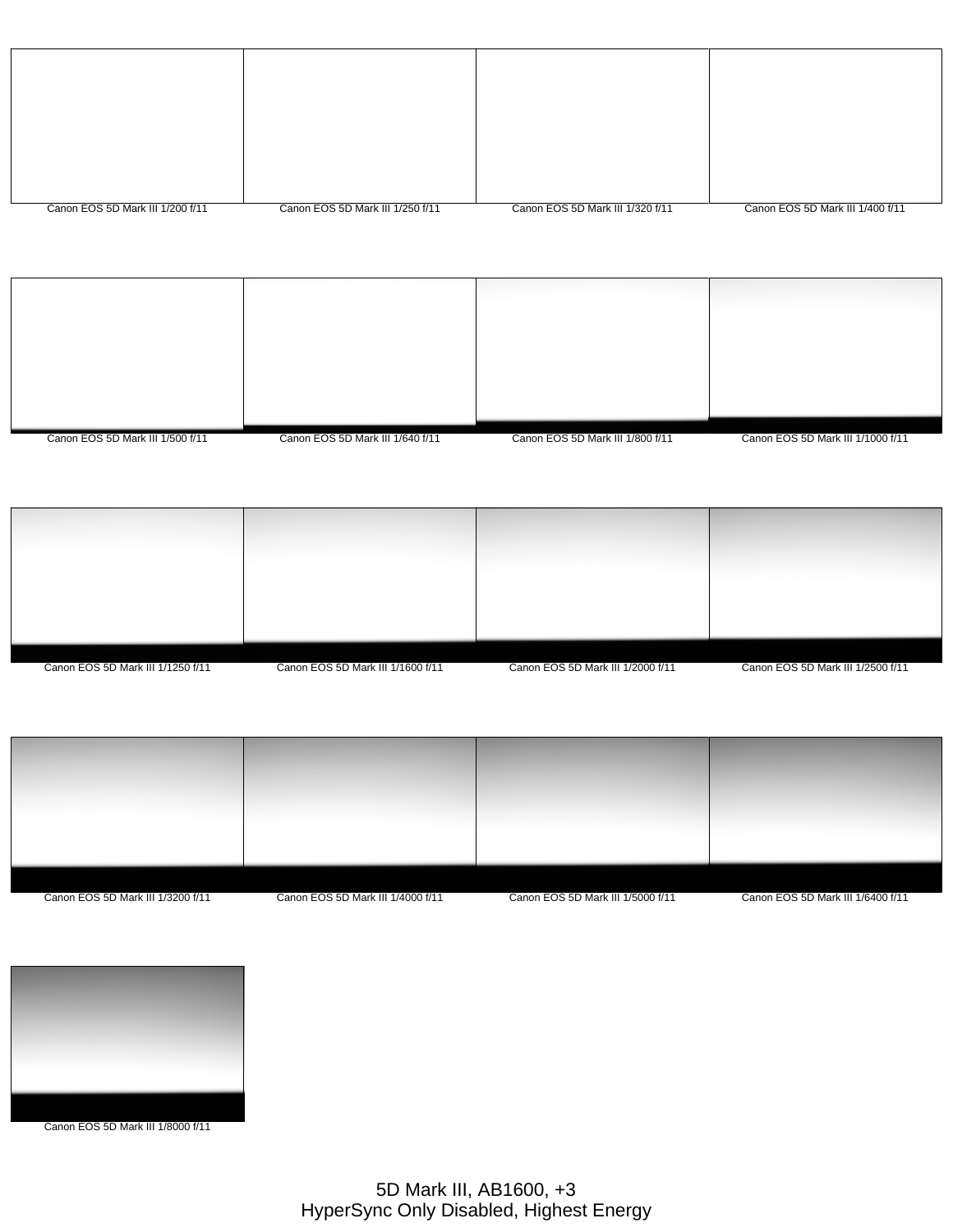| Canon EOS 5D Mark III 1/200 f/11 | Canon EOS 5D Mark III 1/250 f/11 | Canon EOS 5D Mark III 1/320 f/11 | Canon EOS 5D Mark III 1/400 f/11 |
|----------------------------------|----------------------------------|----------------------------------|----------------------------------|

| Canon EOS 5D Mark III 1/500 f/11 | Canon EOS 5D Mark III 1/640 f/11 | Canon EOS 5D Mark III 1/800 f/11 | Canon EOS 5D Mark III 1/1000 f/11 |
|----------------------------------|----------------------------------|----------------------------------|-----------------------------------|





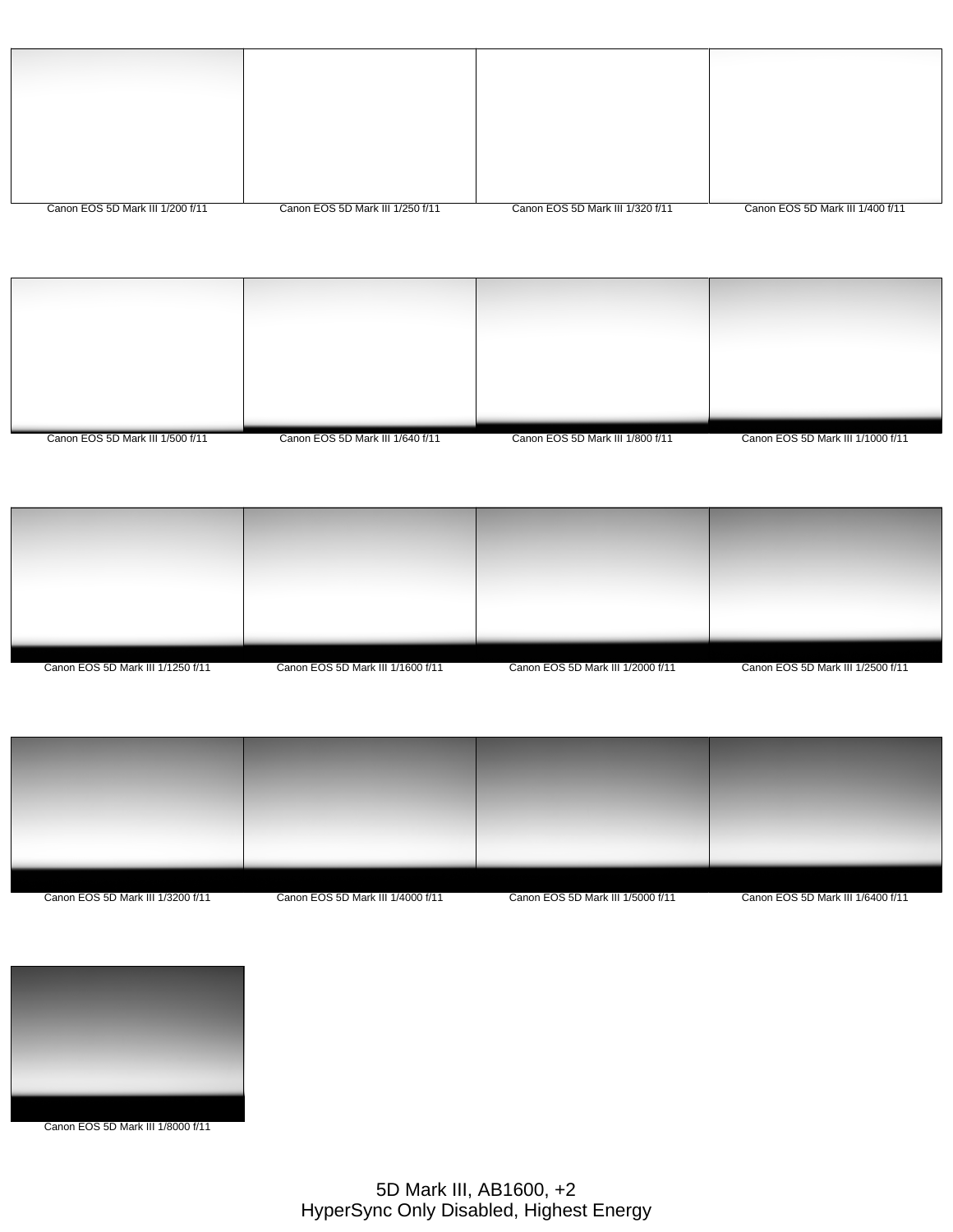| Canon EOS 5D Mark III 1/200 f/11 | Canon EOS 5D Mark III 1/250 f/11 | Canon EOS 5D Mark III 1/320 f/11 | Canon EOS 5D Mark III 1/400 f/11 |
|----------------------------------|----------------------------------|----------------------------------|----------------------------------|

| Canon EOS 5D Mark III 1/500 f/11 | Canon EOS 5D Mark III 1/640 f/11 | Canon EOS 5D Mark III 1/800 f/11 | Canon EOS 5D Mark III 1/1000 f/11 |
|----------------------------------|----------------------------------|----------------------------------|-----------------------------------|





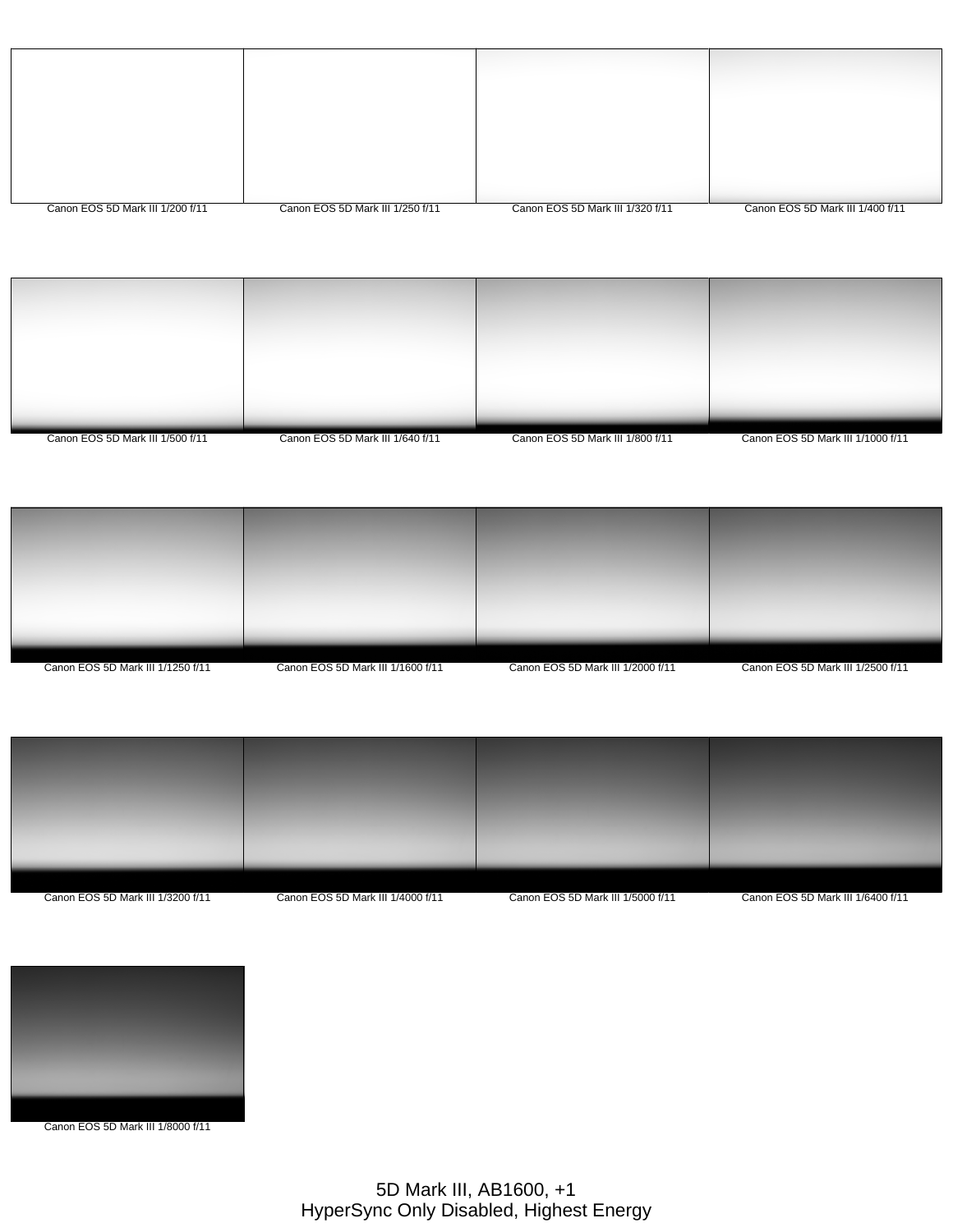| Canon EOS 5D Mark III 1/200 f/11 | Canon EOS 5D Mark III 1/250 f/11 | Canon EOS 5D Mark III 1/320 f/11 | Canon EOS 5D Mark III 1/400 f/11 |
|----------------------------------|----------------------------------|----------------------------------|----------------------------------|







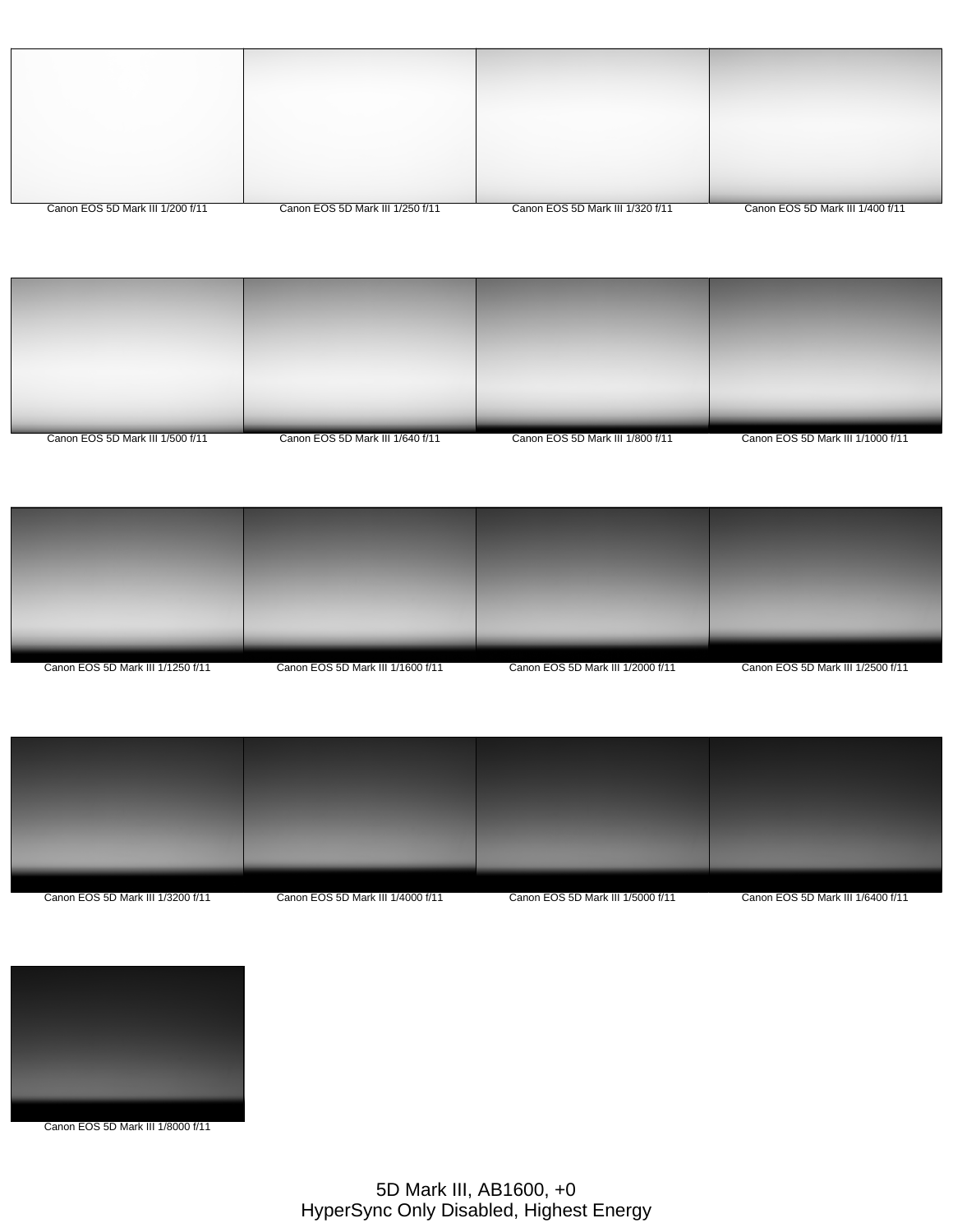| Canon EOS 5D Mark III 1/200 f/11 | Canon EOS 5D Mark III 1/250 f/11 | Canon EOS 5D Mark III 1/320 f/11 | Canon EOS 5D Mark III 1/400 f/11 |
|----------------------------------|----------------------------------|----------------------------------|----------------------------------|
|                                  |                                  |                                  |                                  |
|                                  |                                  |                                  |                                  |
|                                  |                                  |                                  |                                  |
|                                  |                                  |                                  |                                  |
|                                  |                                  |                                  |                                  |







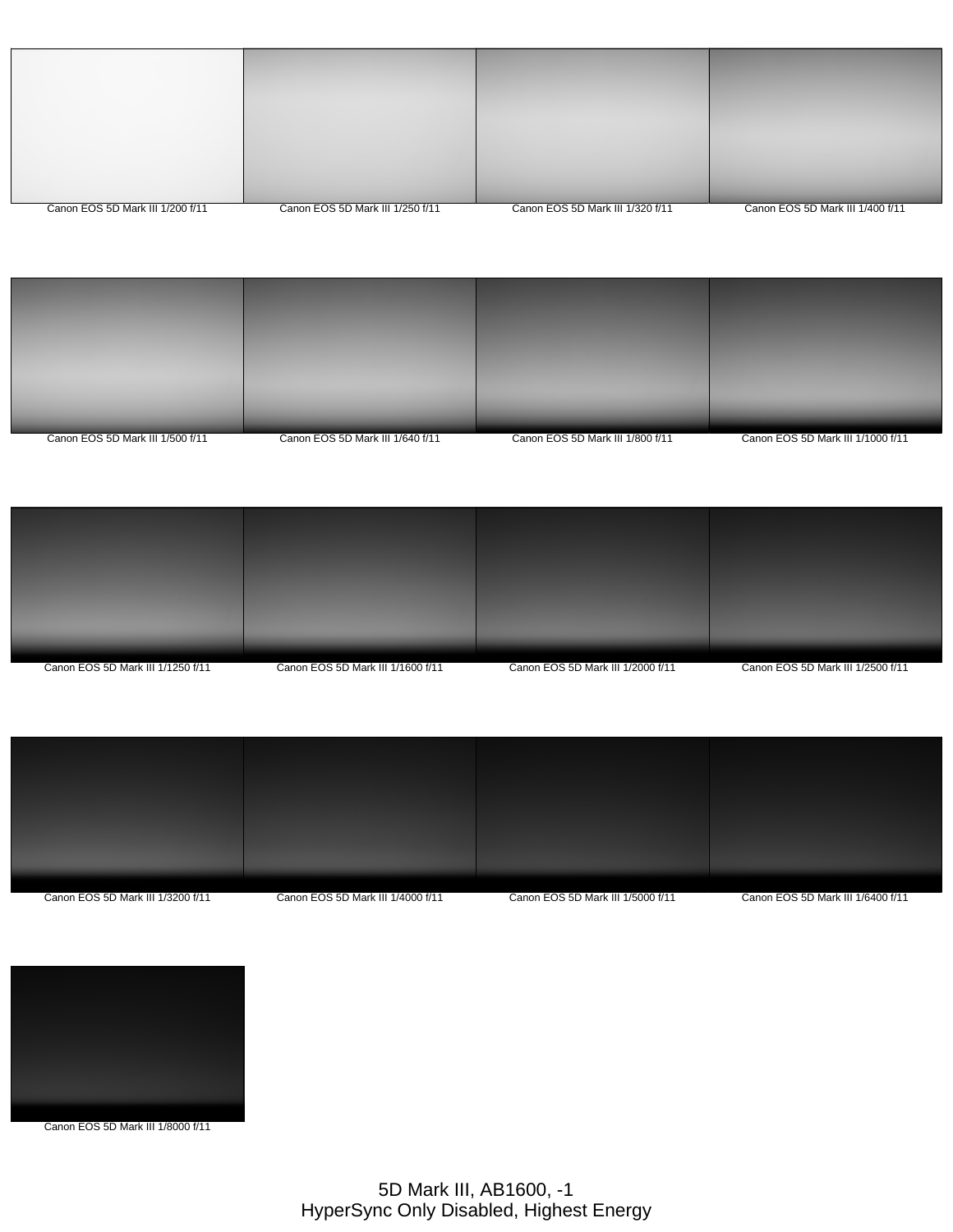